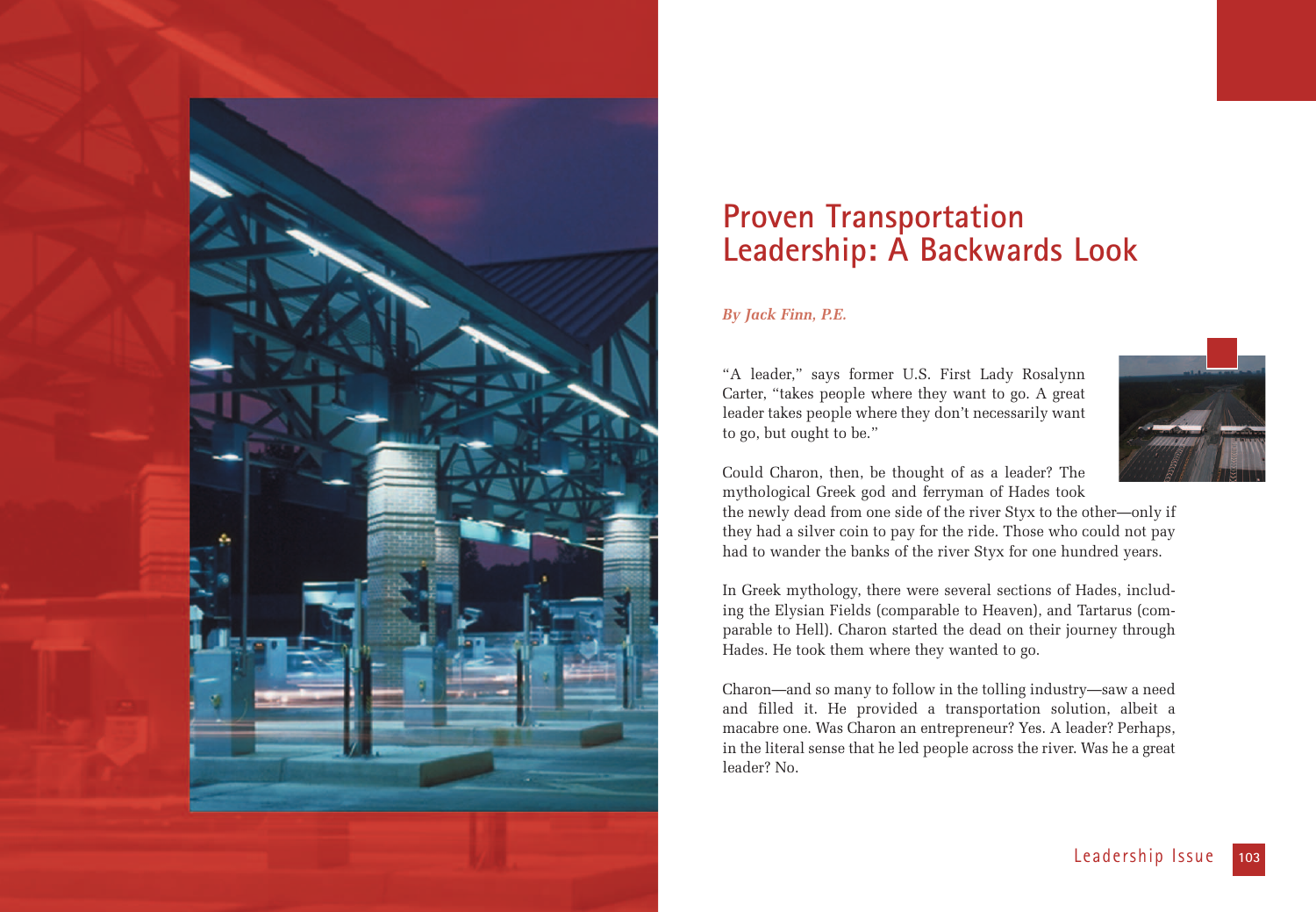Great leaders in the tolling industry are made of tougher stuff than Charon. They face complex challenges and provide transportation solutions to communities around the world. The tolling industry has offered great leadership to the transportation industry overall, bringing mobility, technology and financing to where it "ought to be."



## **Pioneers in U.S. Tolling**

Tolling as a means to provide transportation is not a new concept. Neither is the underlying driver: humans' insatiable need to travel. By the seventeenth century, a number of turnpikes had been built in England. Early settlers to the U.S. brought the concept with them.

Early toll road construction in the U.S. peaked in the mid-19th century. By the turn of the twentieth century most toll roads were taken over by state highway departments. It took the forward-looking vision of several influential men in Pennsylvania to modernize the concept of tolling.

In 1936, Victor Lecoq of the State Planning Board, William Sutherland of the Pennsylvania Motor Truck Association and state

Representative Cliff Patterson commissioned a study to investigate the feasibility of a superhighway through the Allegheny Mountains of Pennsylvania to link Harrisburg and Pittsburgh. The following year, the Pennsylvania Turnpike Commission was established with Walter A. Jones the first commission chairman.

# **Defying the Odds**

Walter Jones and the other turnpike commissioners believed that revenue-based bonds could finance toll roads. Others were skeptical. The U.S. Bureau of Roads (now, the Federal Highway Administration) was not only anti-toll highway at the time but also against intercity limited-access highways, either toll or non-toll.

Bankers were also skeptical of supporting the unproven concept of a toll superhighway, especially in 1937 when the U.S. was still recovering from the depression. Nobody had ever built a toll highway of this length, cost, and scale before, and it was not clear that the road could pay for itself.

Not to be dissuaded, Jones and his staff, with the support of thenpresident Franklin Roosevelt who thought construction of the turn-

pike would lower unemployment, procured a loan from the New Deal's Reconstruction Finance Corporation for almost \$41 million at 3.75 percent interest. The Work Projects Administration (WPA) would also provide another \$29 million in grants.

*Bankers were also skeptical of supporting the unproven concept of a toll superhighway, especially in 1937 when the U.S. was still recovering from the depression.* 

The turnpike commission projected upwards of 3,000 vehicles per day would use the new superhighway when it opened, compared to the Bureau of Roads' projection of 715 vehicles per

day. The Bureau of Roads simply could not imagine that enough of the traveling public would pay a toll to drive on the turnpike.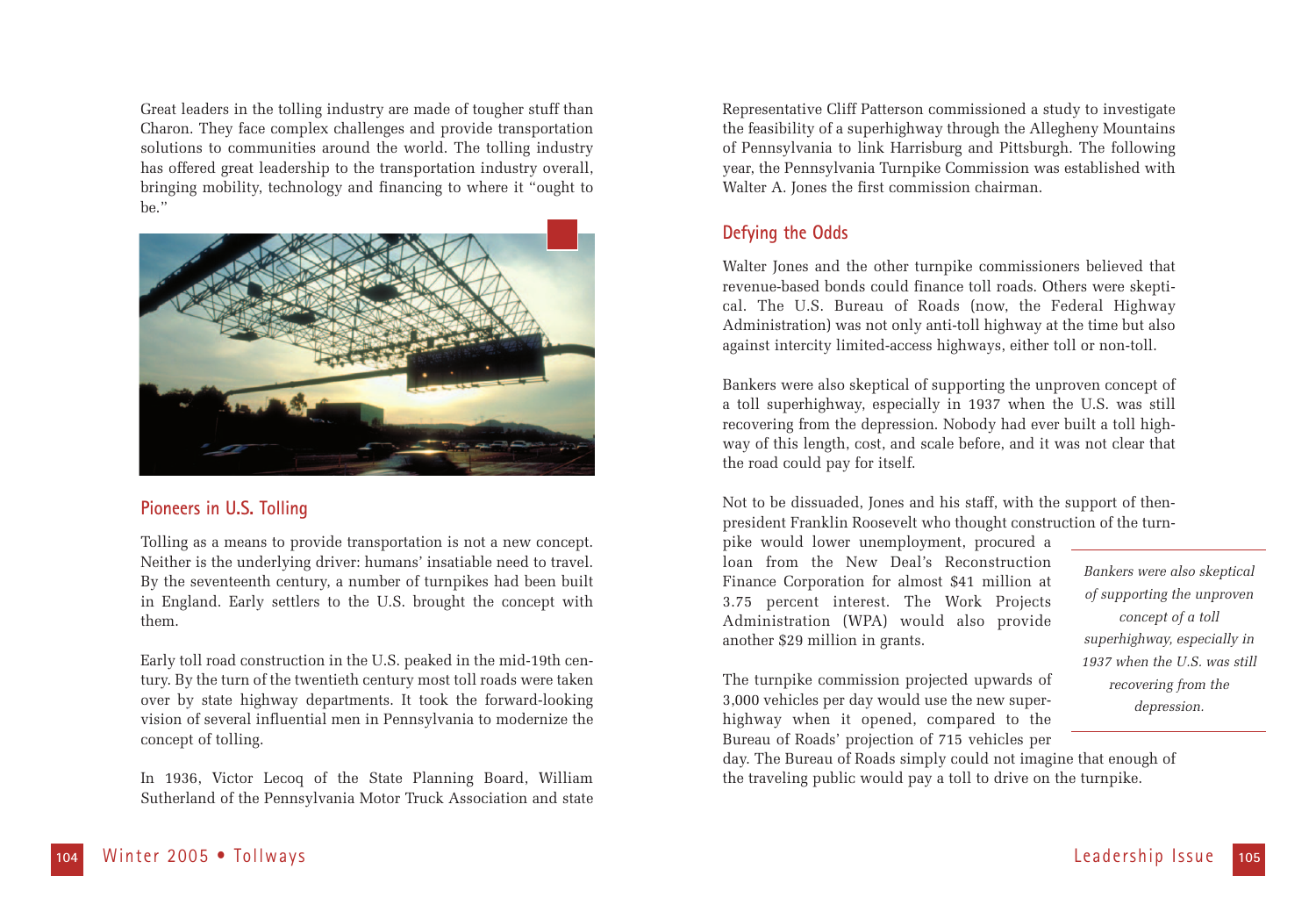## **Toll Road Viability**

They were proven wrong. In the first four days of operation, the Pennsylvania Turnpike carried 24,000 vehicles or about 6,000 a day. Planners predicted that 1.3 million vehicles would use the turnpike each year, but early actual usage was 2.4 million vehicles.

The phenomenal revenue from turnpike tolls allowed construction bonds to be retired early and reissued for capital improvements to

*Leaders rise to the challenges placed before them using desire and willpower to advance the conviction that their ideas have merit. They are able to communicate their vision and motivate others to help implement it.*

the road. Jones and the Pennsylvania Turnpike Commission proved to the world that tolled highways were a viable means to provide mobility.

They also demonstrated one of the fundamentals of leadership: that leaders rise to the challenges placed before them using desire and willpower to advance the conviction that their ideas have merit. They are able to communicate their vision and motivate others to help implement it.

The success achieved on the Pennsylvania Turnpike paved the way for other states' plans to

build their own toll roads after World War II. Today there are toll facilities—including bridges, tunnels, highways, and ferries—in 35 states across the U.S.

#### **Tools of the Trade**

A great leader brings to bear the best resources and tools available to develop solutions to pressing issues. By the mid-1980s, there were amazing new technological tools available to toll agencies and the Texas Turnpike Authority (TTA, now the North Texas Tollway Authority), under the leadership of executive director Robert G. Neely, seized upon the opportunity to upgrade its toolbox by implementing electronic toll collection (ETC).

At the time, several other toll agencies were testing prototype systems that used either radio frequency or optical technology to automatically identify and classify vehicles and offer a cashless transaction. Amtech, led by David Cook, had developed a radio frequency based tolling tag.

In 1989, TTA completed deployment of ETC on the Dallas North Tollway. Although the use of transponders for ETC was not especially quick to catch on with the traveling public, TTA saw a dramatic



improvement in the flow of traffic through its toll plazas. This was enough proof to spark the ETC revolution throughout the tolling industry.

Today, virtually every new tollway incorporates ETC, and many existing toll facilities already have it. Toll agencies around the world are reaping the benefits of ETC: significant declines in the operating costs of toll facilities, reduced congestion at tollbooths, less vehicle emissions for better air quality, and lower vehicle operating costs.

## **Spin-Off Applications**

If the benefits of ETC to customers and toll operators alike were not proof enough that the leaders of TTA were visionary in their application of technology to their operations, consider the spin-off applications that have resulted.

The Dallas North Tollway was the first real demonstration of electronic interaction between roadside and vehicle. Eyes were opened throughout the transportation industry to the possibilities of communicating with vehicles.

Other industry leaders began to envision "smart cards" that could be used to pay for tolls, parking fees, transit fares, and entrance fees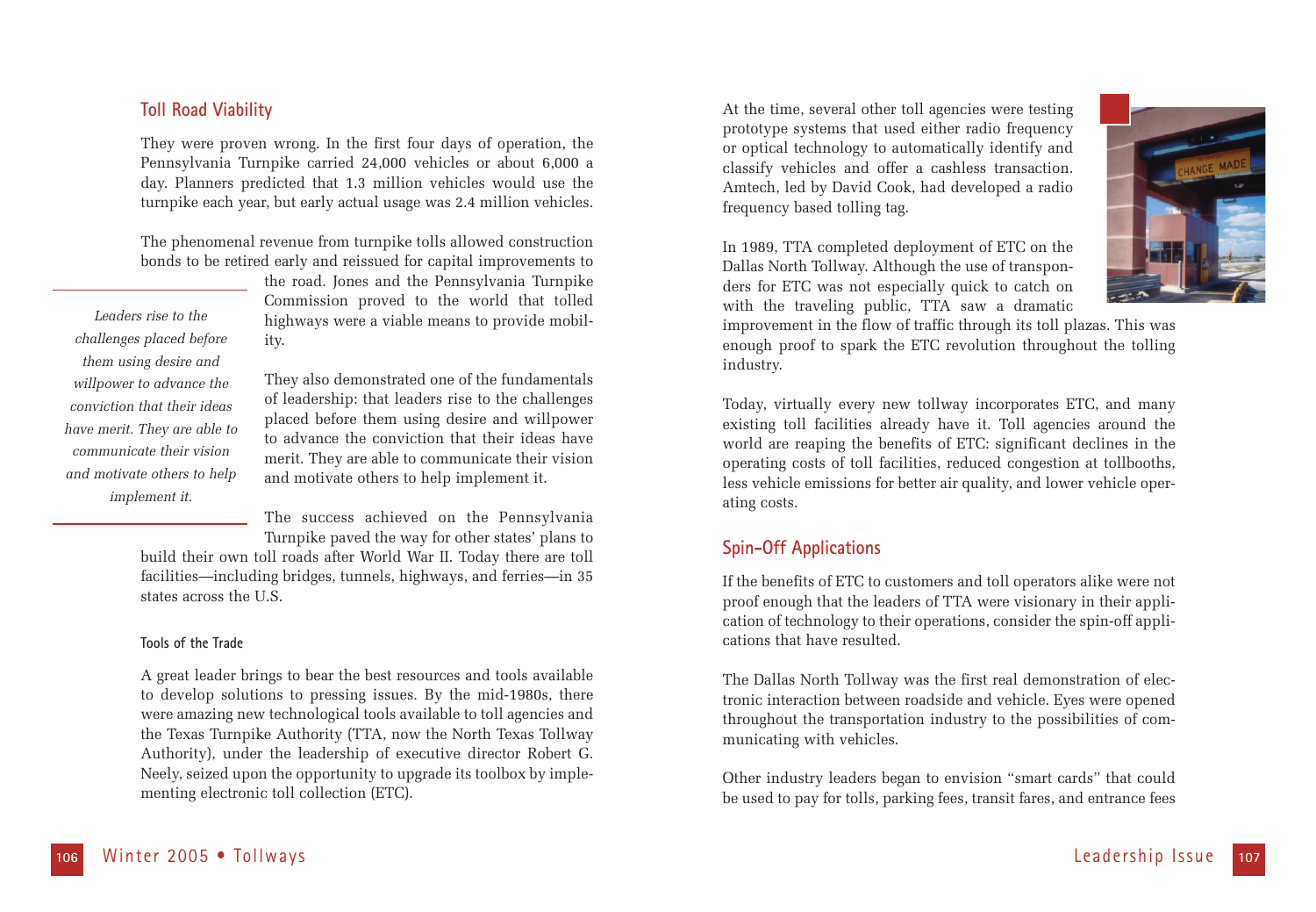at multiple venues. Toll tags were used in New York and New Jersey to monitor traffic flow and measure average speeds on roadways and eventually communicate with the vehicle about best alternative routes if traffic was congested.

Some of these ideas have been fully implemented; others are still on the drawing board. Nonetheless, in deploying ETC for the first time, the leaders at TTA brought the transportation industry to a new level of customer service and operability.

## **High-Speed Express**

When ETC was first deployed, vehicles lined up at the toll plazas with everyone else to pay their tolls. The primary difference is that

*Open road tolling (ORT) is the next frontier for ETC. ORT is a revenue collection system that eliminates the need for toll plazas altogether. Instead, motorists use a vehicle transponder or other electronic means to pay the toll without having to stop or slow down.* 

the drivers didn't have to roll down their window or fumble for change. They just drove right through.

Leaders at the Oklahoma Turnpike Authority and the Georgia State Road & Tollway Authority (GSRTA) changed that. They were the first to install express electronic toll collection systems in the United States. "Express lanes" enable vehicles with ETC transponders to travel through the tollbooth at highway speeds.

The never-ending quest for improved customer service was the motivation for Oklahoma and Georgia to build express toll lanes. In fact, excellence in customer service has been the hallmark

of the tolling industry and is what sets tolling apart from other public transportation providers.

Leaders in a customer service industry have to be self-confident, independent, flexible, creative, knowledgeable, versatile and diligent to create a successful business. The GSRTA, for example, was

in the process of directing the planning and design of the Georgia 400 Extension, a brand new toll road with a single toll plaza, when ETC was successfully demonstrated on the Dallas North Tollway. Just as comissioners of the Pennsylvania Turnpike had done 50 years before, the GSRTA looked toward the future and took a calculated risk. Although ETC was proven viable in Texas, no one was sure that the technology would catch on in Georgia. Because it was a new toll facility, there was no proven market for ETC.

Nonetheless, half of the toll plaza was dedicated to express lanes. The Georgia 400 now handles 120,000 vehicles per day with about 35 percent of all vehicles using a Cruise Card to pay their toll. SRTA estimates that a Cruise Card can save approximately five minutes each trip for the average commuter.

Great leaders build on the success of those who have come before them. Open road tolling (ORT) is the next frontier for ETC. ORT is a revenue collection system that eliminates the need for toll plazas altogether. Instead, motorists use a vehicle transponder or other electronic means to pay the toll without having to stop or slow down. Currently, ORT is used in Europe, Australia and Canada and most recently introduced to the United States in Houston Texas. Other states, such as Florida and Illinois, are seriously considering this option.

### **HOT Lanes: Hot!**

Entrepreneurial leadership within the toll industry took another giant step forward when the California Department of Transportation (Caltrans) partnered with the California Private Transportation Company (CPTC), a private consortium of highway builders, financiers, and toll operators. Together, Caltrans and CPTC built State Route 91, a four-lane plus two high occupancy toll (HOT) lane, 10-mile toll road built in the median of California's Riverside Freeway.